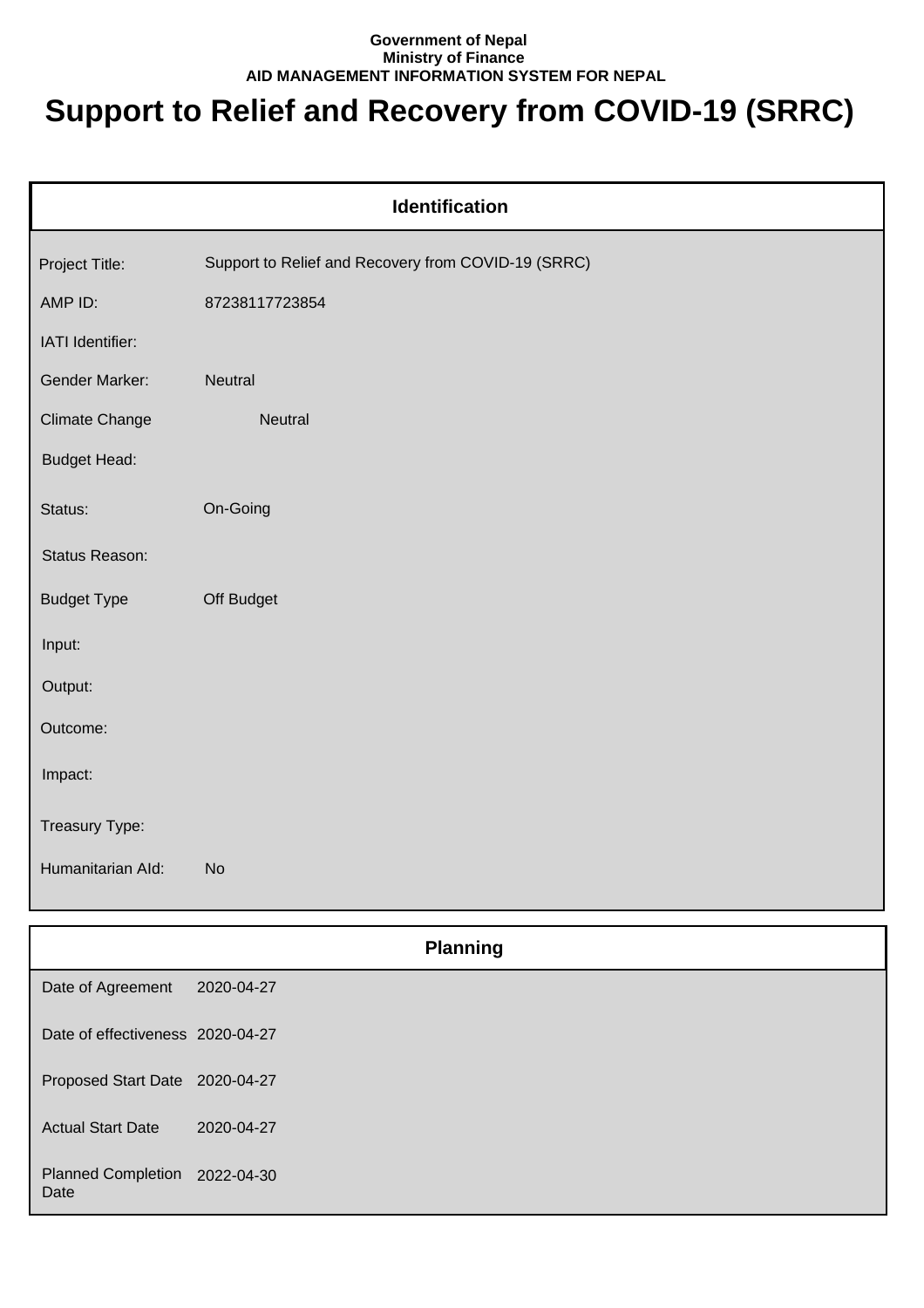| Location     |            |
|--------------|------------|
| Location     | Percentage |
| <b>NEPAL</b> | 100.0%     |

| <b>National Plan</b>                                                                    |            |
|-----------------------------------------------------------------------------------------|------------|
| Program                                                                                 | Percentage |
| [Health and Nutrition ] [Social Development Policy ] [National Development Plan (NDP) ] | 100.0%     |

| <b>Sector</b>                                   |            |
|-------------------------------------------------|------------|
| Sector                                          | Percentage |
| Nepal Sector Classification HEALTH 0            | 35.0%      |
| Nepal Sector Classification AGRICULTURE 0       | 25.0%      |
| Nepal Sector Classification LABOUR 0            | 20.0%      |
| Nepal Sector Classification OTHERS - ECONOMIC 0 | 20.0%      |

| <b>Implementing/Executing Agency</b>         |        |  |  |
|----------------------------------------------|--------|--|--|
| <b>Implementing Agency</b>                   |        |  |  |
| Swiss Agency for Development and Cooperation | 100.0% |  |  |
| <b>Executing Agency</b>                      |        |  |  |
| Swiss Agency for Development and Cooperation | 100.0% |  |  |
| <b>Responsible Organization</b>              |        |  |  |
| Ministry of Health and Population            | 100.0% |  |  |
| Donor                                        |        |  |  |
| Swiss Agency for Development and Cooperation | 0.0%   |  |  |

| <b>Funding</b>             |      |
|----------------------------|------|
| <b>UNDISBURSED BALANCE</b> | null |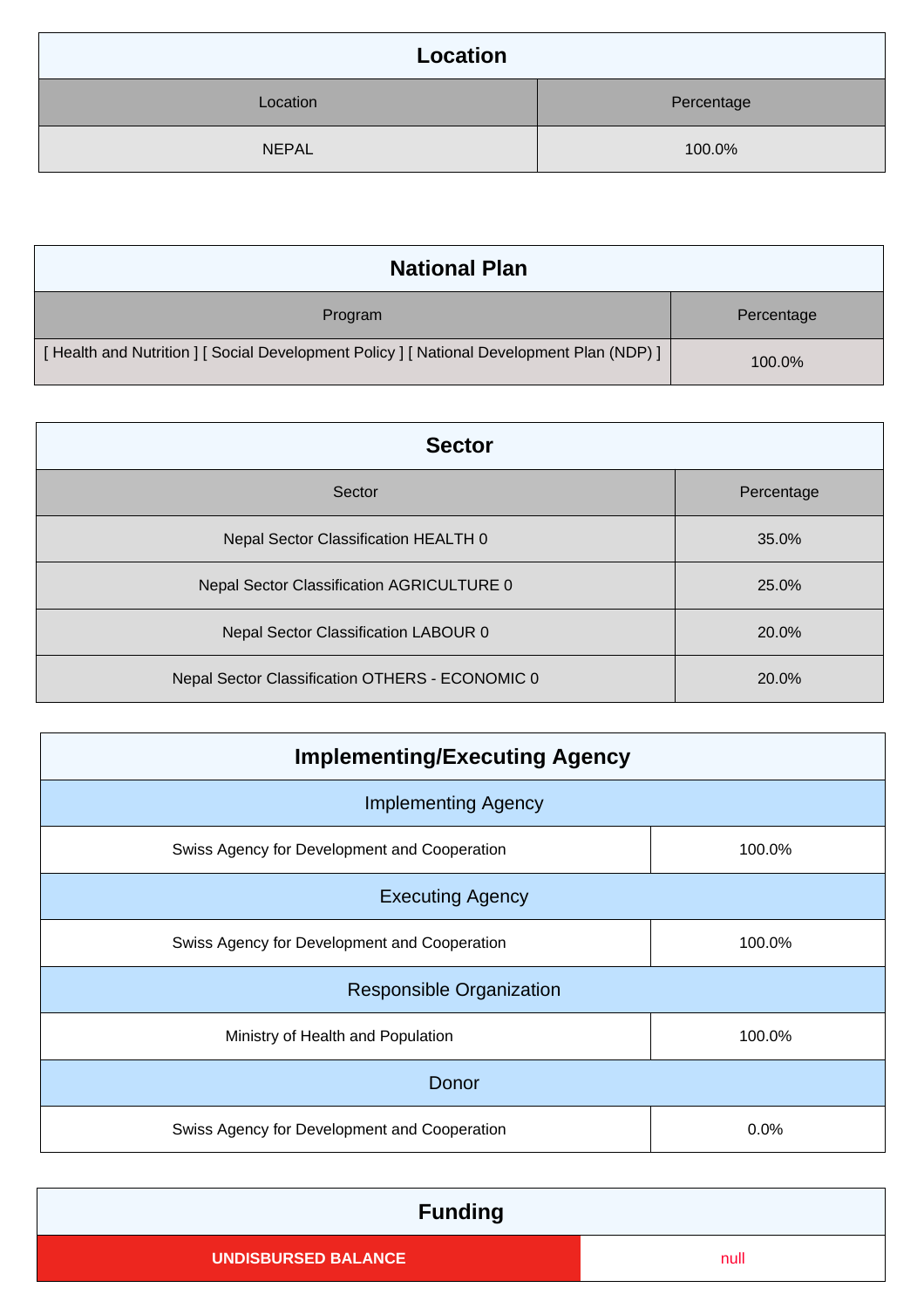| Transaction<br>Date        | Type of<br>Assistance                                | Mode of<br>Payment    | Post Earthquake<br>Assistance                       | Commitment   | <b>Disbursement</b> |
|----------------------------|------------------------------------------------------|-----------------------|-----------------------------------------------------|--------------|---------------------|
|                            |                                                      |                       | <b>Swiss Agency for Development and Cooperation</b> |              |                     |
|                            |                                                      |                       | <b>Actual</b>                                       |              |                     |
| 7/9/2021                   | Direct<br>Implementation                             | <b>Direct Payment</b> | No                                                  | Ю            | 463,392             |
| 4/27/2020                  | <b>Direct</b><br>Implementation                      | Direct Payment        | No                                                  | 5,042,759    | 0                   |
| 6/19/2020                  | Direct<br>Implementation                             | <b>Direct Payment</b> | No                                                  | Ю            | 587,896             |
| 10/15/2020                 | Direct<br>Implementation                             | Direct Payment        | No                                                  | Ю            | 182,505             |
| 2/27/2021                  | <b>Direct</b><br>Implementation                      | <b>Direct Payment</b> | No                                                  | 0            | 13,349              |
| 3/9/2021                   | Direct<br>Implementation                             | <b>Direct Payment</b> | No                                                  | Ю            | 9,709               |
| 4/1/2021                   | <b>Direct</b><br>Implementation                      | <b>Direct Payment</b> | No                                                  | Ю            | 1,270,719           |
| 4/30/2021                  | <b>Direct</b><br>Implementation                      | <b>Direct Payment</b> | No                                                  | Ю            | 4,154               |
| 6/8/2021                   | <b>Direct</b><br>Implementation                      | <b>Direct Payment</b> | No                                                  | 0            | 149,650             |
|                            |                                                      | <b>Total</b>          |                                                     | 5,042,758    | 2,681,368           |
|                            |                                                      |                       | <b>Planned</b>                                      |              |                     |
| 4/1/2021                   | <b>Direct</b><br>Implementation                      | <b>Direct Payment</b> | No                                                  | 0            | 1,270,719           |
| 4/27/2020                  | Direct<br>Implementation                             | <b>Direct Payment</b> | No                                                  | Ю            | 3,227,366           |
| 10/15/2020                 | <b>Direct</b><br>Implementation                      | <b>Direct Payment</b> | No                                                  | 0            | 182,505             |
| 4/30/2021                  | <b>Direct</b><br>Implementation                      | <b>Direct Payment</b> | No                                                  | Ю            | 4,154               |
| 2/27/2021                  | Direct<br>Implementation                             | <b>Direct Payment</b> | No                                                  | 0            | 13,349              |
| 7/9/2021                   | <b>Direct</b><br>Implementation                      | <b>Direct Payment</b> | No                                                  | 10           | 463,392             |
| 3/9/2021                   | <b>Direct</b><br>Implementation                      | <b>Direct Payment</b> | No                                                  | 0            | 9,709               |
| 6/8/2021                   | <b>Direct</b><br>Implementation                      | <b>Direct Payment</b> | No                                                  | Ю            | 149,650             |
|                            |                                                      | <b>Total</b>          |                                                     | $\mathbf 0$  | 5,320,838           |
|                            | Total (Swiss Agency for Development and Cooperation) |                       |                                                     | 5,042,758    | 8,002,206           |
| <b>UNDISBURSED BALANCE</b> |                                                      |                       |                                                     | $-2,959,448$ |                     |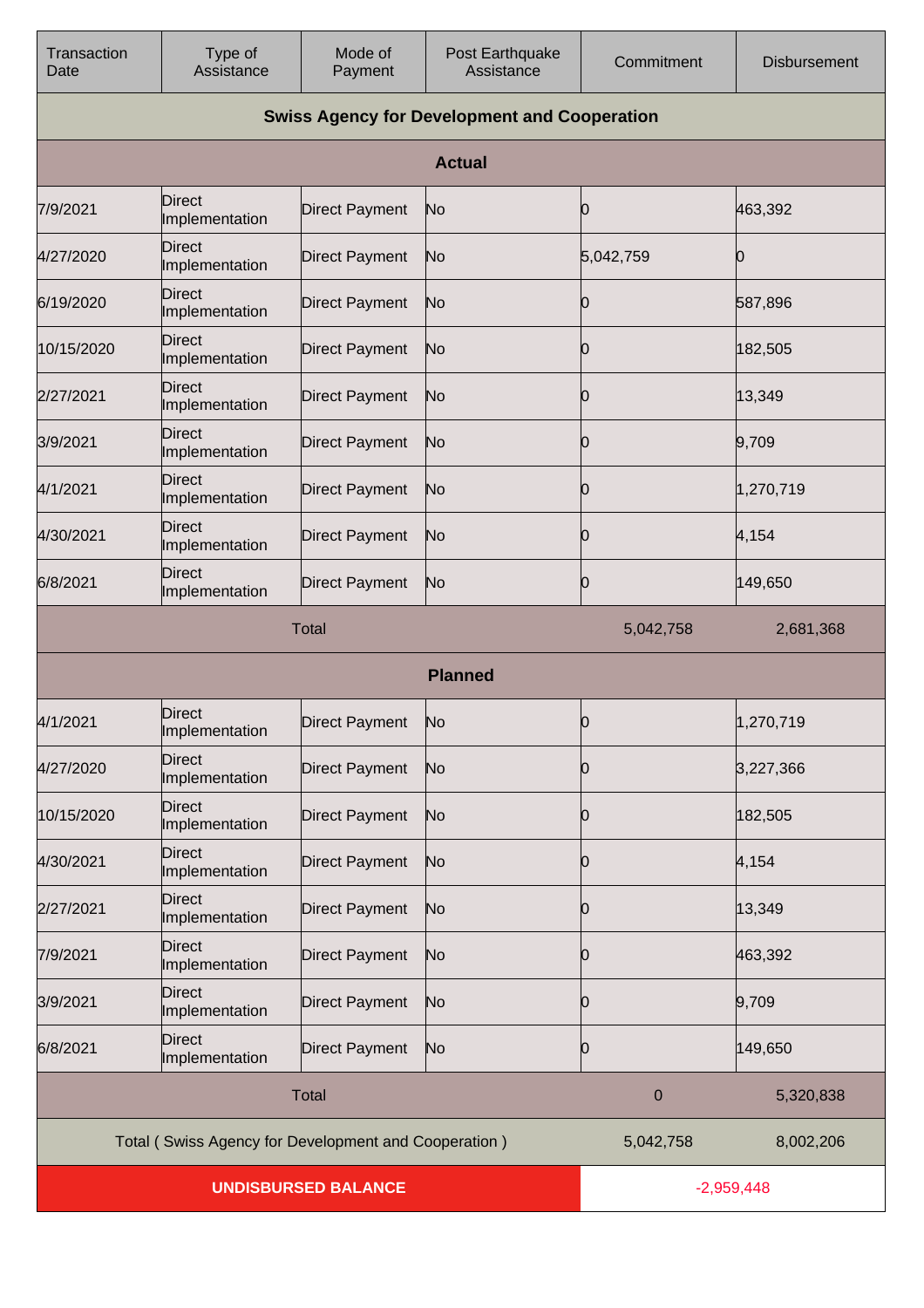## **Progress Achieved**

Progress Achieved:

Key Problems:

Steps Taken to Solve Problems:

| <b>Funding Information</b>        |             |  |
|-----------------------------------|-------------|--|
| <b>Total Actual Commitment</b>    | 5,042,759   |  |
| <b>Total Planned Commitment</b>   | $\mathbf 0$ |  |
| <b>Total Actual Disbursement</b>  | 2,681,373   |  |
| <b>Total Planned Disbursement</b> | 5,320,843   |  |
|                                   |             |  |